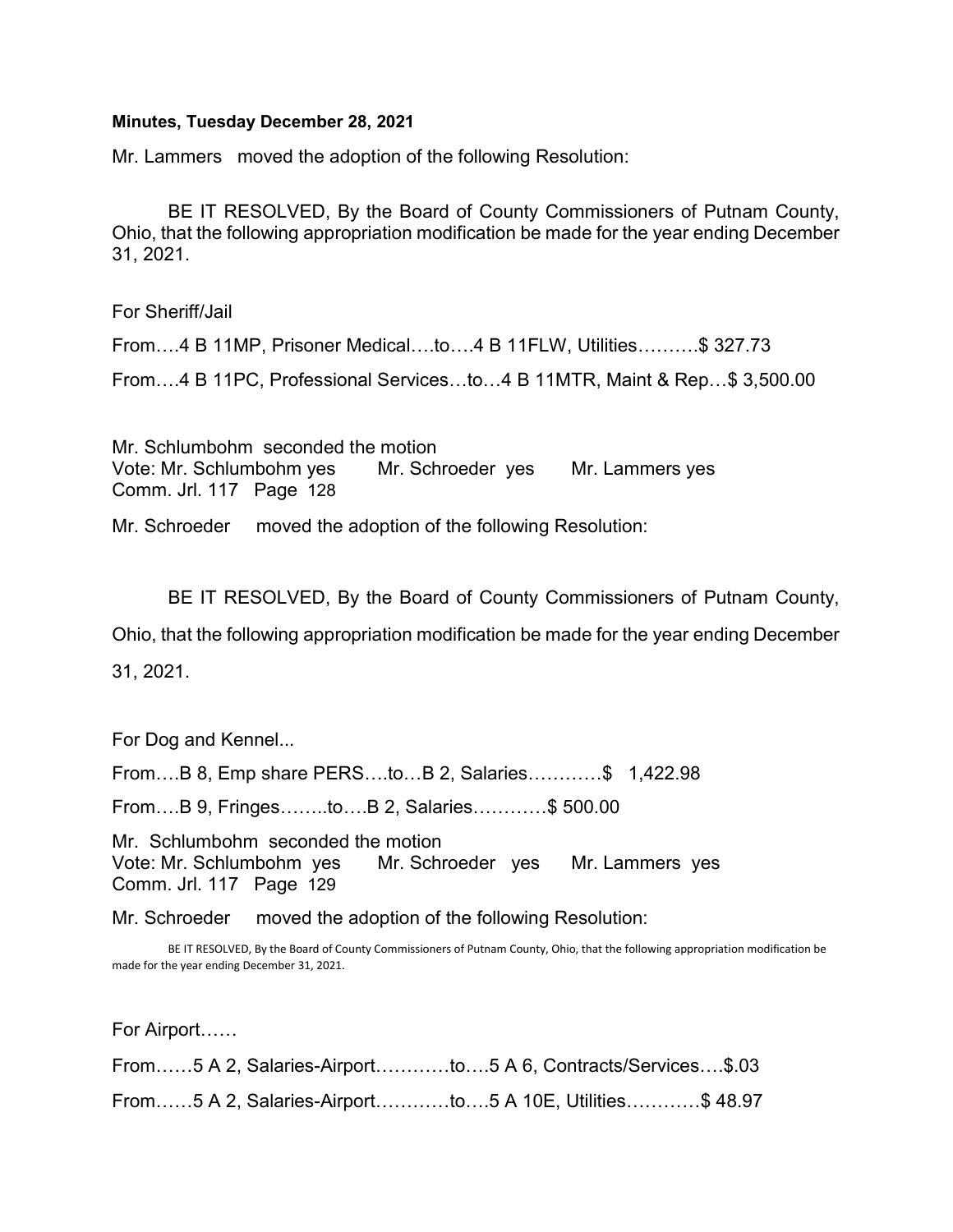Mr. Schlumbohm seconded the motion Vote: Mr. Schlumbohm yes Mr. Schroeder yes Mr. Lammers yes Comm. Jrl. 117 Page 130

Mr. Schlumbohm moved to sign the continuing Software Support agreement between Putnam County, Ohio and Vision Government Solutions (formerly known as MFCD LLC) starting January 1, 2022 through December 31, 2022.

Mr. Lammers seconded the motion Vote: Mr. Schlumbohm yes Mr. Schroeder yes Mr. Lammers yes Comm. Jrl. 117 Page 131-132D

Mr. Lammers moved the adoption of the following Resolution:

 BE IT RESOLVED, By the Board of County Commissioners of Putnam, Ohio, that to provide for the unanticipated revenues for the fiscal year ending December 31, 2021, the following sums be and the same are hereby minus appropriated for the purpose for which expenditures are to be made during the fiscal year as follows:

## Minus appropriation:

Fund 006, Job & Family, Public Assistance

H 5, Relief Allowance………………\$81,000.00

Mr. Schlumbohm seconded the motion Vote: Mr. Schlumbohm yes Mr. Schroeder yes Mr. Lammers yes Comm. Jrl. 117 Page 133

Mr. Schlumbohm moved the adoption of the following Resolution:

 BE IT RESOLVED, By the Board of County Commissioners of Putnam, Ohio, that to provide for the unanticipated revenues for the fiscal year ending December 31, 2021, the following sums be and the same are hereby appropriated for the purpose for which expenditures are to be made during the fiscal year as follows:

Minus appropriation:

Fund 016, Ditch Maintenance

R 5, Ditch Maintenance Projects…………….\$ 31,802.39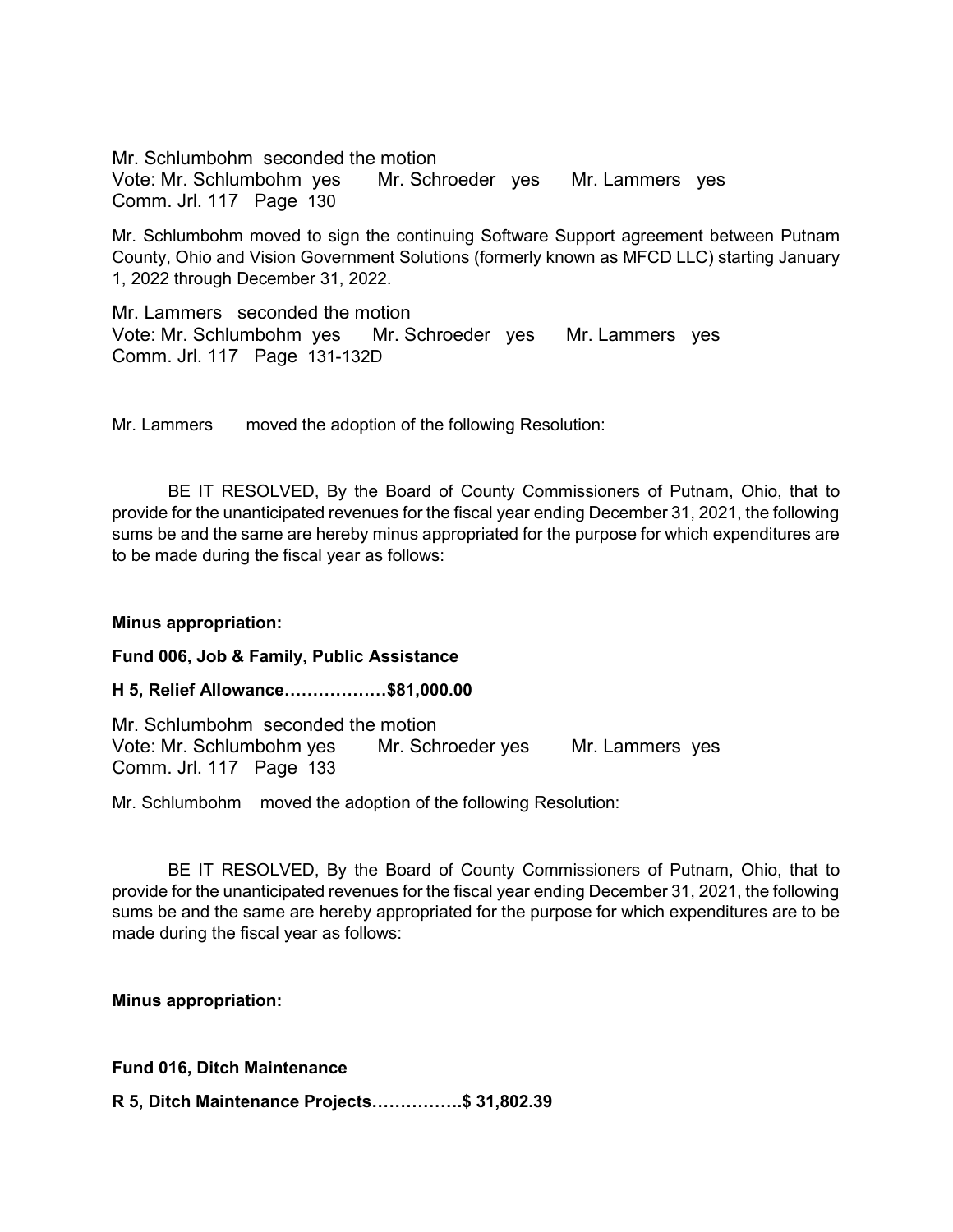Fund 040, Sewer Dist #2

| Q 35, Contracts-Sewer Dist #2\$ 36,417.33 |  |
|-------------------------------------------|--|
|                                           |  |
|                                           |  |
|                                           |  |

Fund 076, Sewer Dist #1

P 9, Village of Ottawa…………………………..\$ 141,501.13

Fund 057, Airport Construction Grant

57 CT, Airport Construction Grant…………..\$ 329,392.67

Mr. Lammers seconded the motion Vote: Mr. Schlumbohm yes Mr. Schroeder yes Mr. Lammers yes Comm. Jrl. 117 Page 134

Mr. Schroeder moved the adoption of the following Resolution:

 BE IT RESOLVED, By the Board of County Commissioners of Putnam, Ohio, that to provide for the unanticipated revenues for the fiscal year ending December 31, 2021, the following sums be and the same are hereby appropriated for the purpose for which expenditures are to be made during the fiscal year as follows:

Minus appropriation:

Fund 151, PSI 151 SA22, Salaries & Fringes..……..…. …\$ 4,207.10

Mr. Schlumbohm seconded the motion Vote: Mr. Schlumbohm yes Mr. Schroeder yes Mr. Lammers yes Comm. Jrl. 117 Page 135

Mr. Schlumbohm moved for the adoption of the following Resolution:

WHEREAS, the O-14.741 Bridge was recently rated and determined to require a Special Haul Vehicles (SHV) load posting; and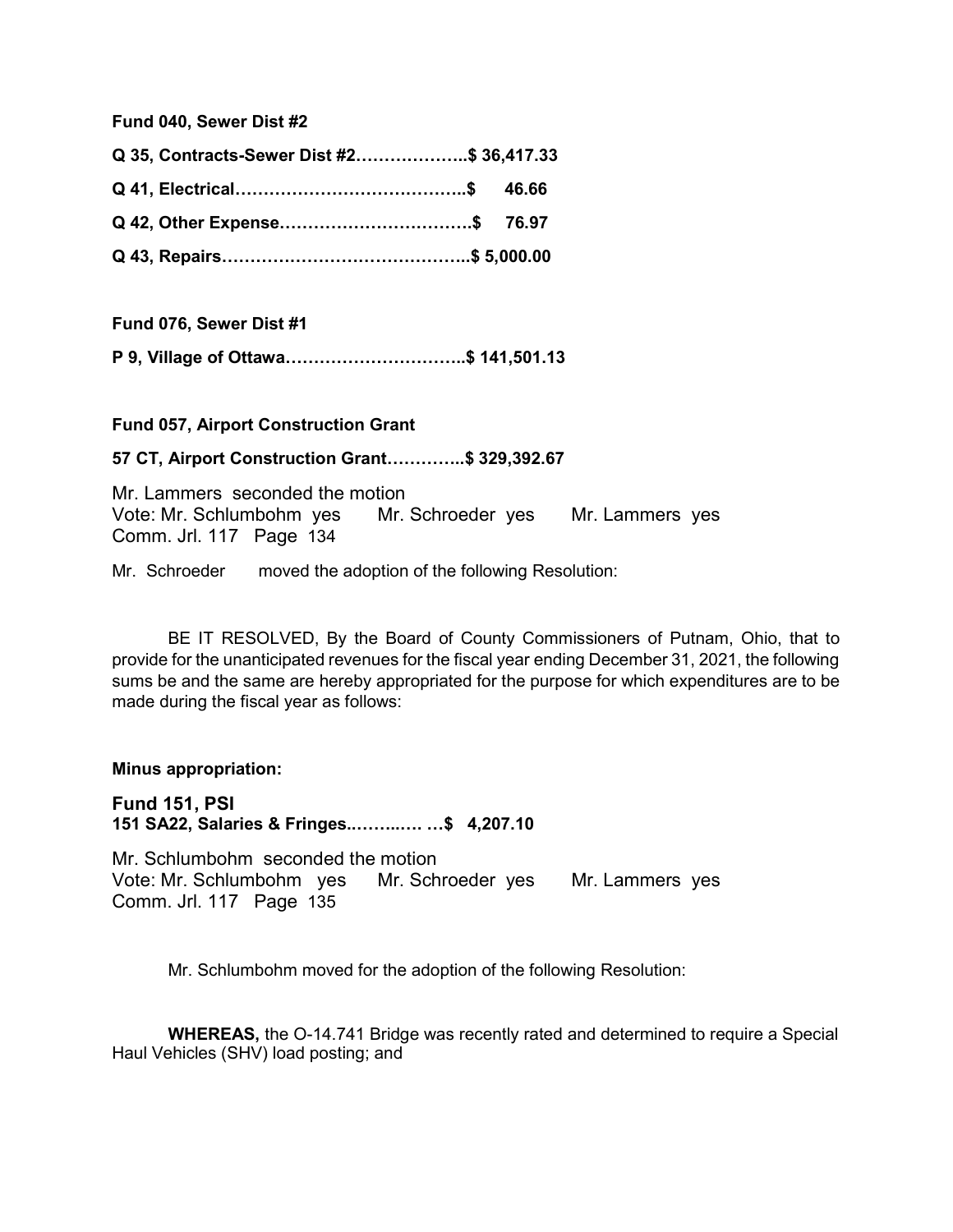WHEREAS, Michael L. Lenhart, Putnam County Engineer, is seeking permission to implement this Special Haul Vehicles (SHV) load posting for the above bridge in Putnam County, Ohio, further identified below:

| Bridge ID        | SFN     | Road | Load Limit Sign |
|------------------|---------|------|-----------------|
|                  |         |      |                 |
| PUT-C000O-14.741 | 6932533 | CR O | <b>SHV</b>      |

Now therefore be it

RESOLVED, The Board of County Commissioners hereby authorizes and directs the County Engineer to implement the Special Haul Vehicles (SHV) load posting for the O-14.741 Bridge. (Example signs shown below.)

| <b>WEIGHT LIMIT</b> |     |
|---------------------|-----|
| <b>SINGLE UNIT</b>  |     |
| 2 AXLE              | 9 T |
| 3 AXLE              | 10T |
| 4 AXLE              | 11T |
| 5 AXLE              | 11T |
| 6+ AXLE             | 12T |
|                     | 18  |
|                     |     |

Mr. Schroeder seconded the motion Vote: Mr. Schlumbohm yes Mr. Schroeder yes Mr. Lammers yes Comm. Jrl. 117 Page 136

Mr. Schroeder moved the adoption of the following Resolution:

 BE IT RESOLVED, By the Board of County Commissioners of Putnam, Ohio, that to provide for the unanticipated revenues for the fiscal year ending December 31, 2021, the following sums be and the same are hereby appropriated for the purpose for which expenditures are to be made during the fiscal year as follows:

Minus appropriation: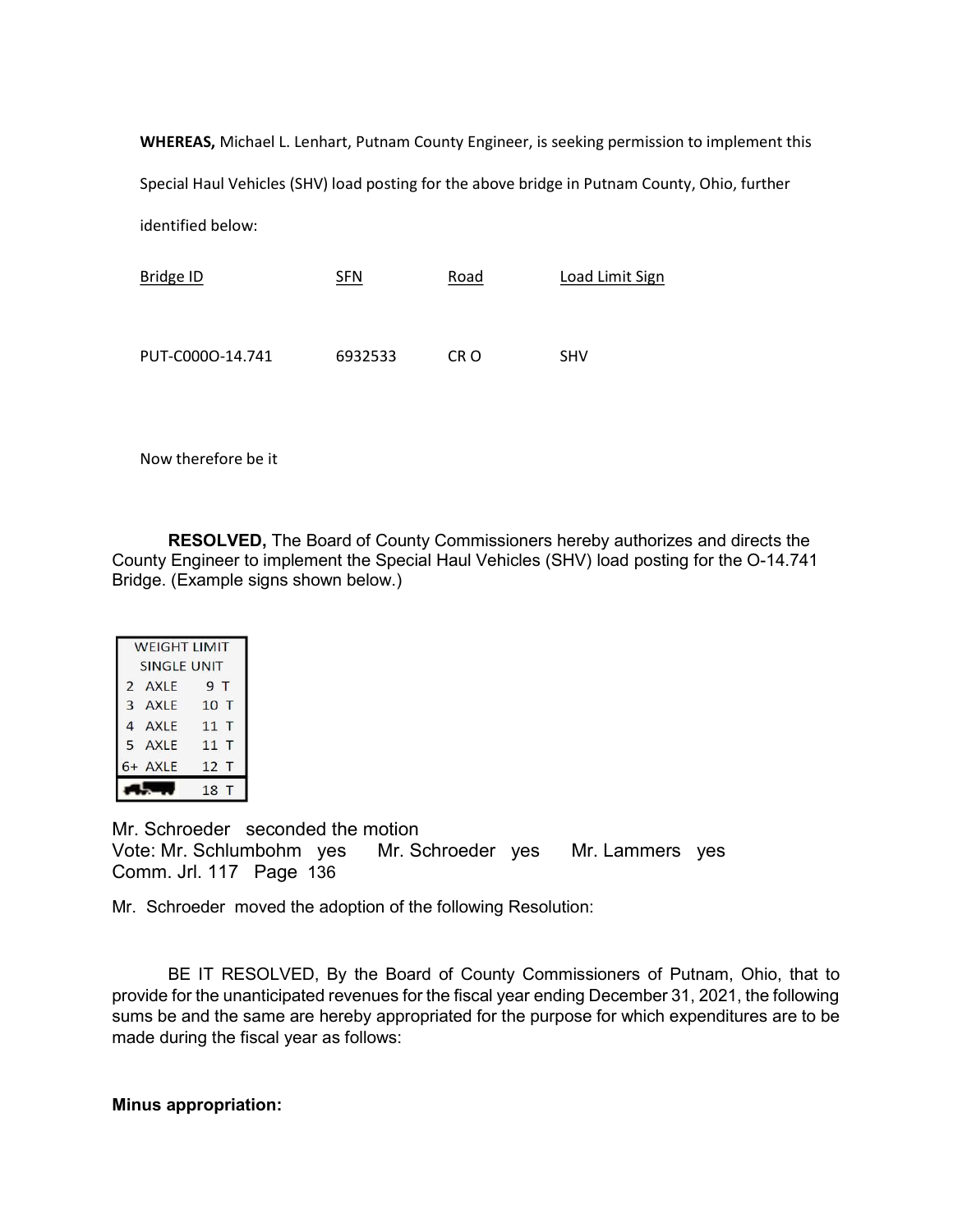Fund 039, Workforce Investment

39, AD, Adult…………………\$ 15,034.44

39 ADM. Administration…….\$ 7,781.44

39 YT, Youth……..…………\$ 6,635.80

Mr. Schlumbohm seconded the motion Vote: Mr. Schlumbohm yes Mr. Schroeder yes Mr. Lammers yes Comm. Jrl. 117 Page 137

Mr. Schroeder moved the adoption of the following Resolution:

 BE IT RESOLVED, By the Board of County Commissioners of Putnam, Ohio, that to provide for the unanticipated revenues for the fiscal year ending December 31, 2021, the following sums be and the same are hereby appropriated for the purpose for which expenditures are to be made during the fiscal year as follows:

#### Minus appropriation:

Fund 103, Community Corrections 103 SA22, Salaries & Fringes……….\$ 132,027.00 103 TRN21, Training…………………..\$ 2,000.00 Mr. Lammers seconded the motion Vote: Mr. Schlumbohm yes Mr. Schroeder yes Mr. Lammers yes Comm. Jrl. 117 Page 138

# Now and Then Purchase orders

| American Rescue PlanPurchase order 43654                       |
|----------------------------------------------------------------|
|                                                                |
| Ag ComplexPurchase order 43655                                 |
| Auto License & GasPurchase order 43450                         |
|                                                                |
| Sewer Dist #1Purchase order 43658                              |
|                                                                |
| Airport OperationsPurchase order 43660                         |
| Mr. Lammers moved to approve the then and now purchase orders. |
| Mr. Schroeder seconded the motion.                             |

Vote: Mr. Schlumbohm yes Mr. Schroeder yes Mr. Lammers yes Exceptions: Mr. Schlumbohm none Mr. Schroeder none Mr. Lammers none Comm. Jrl. 117, Page 139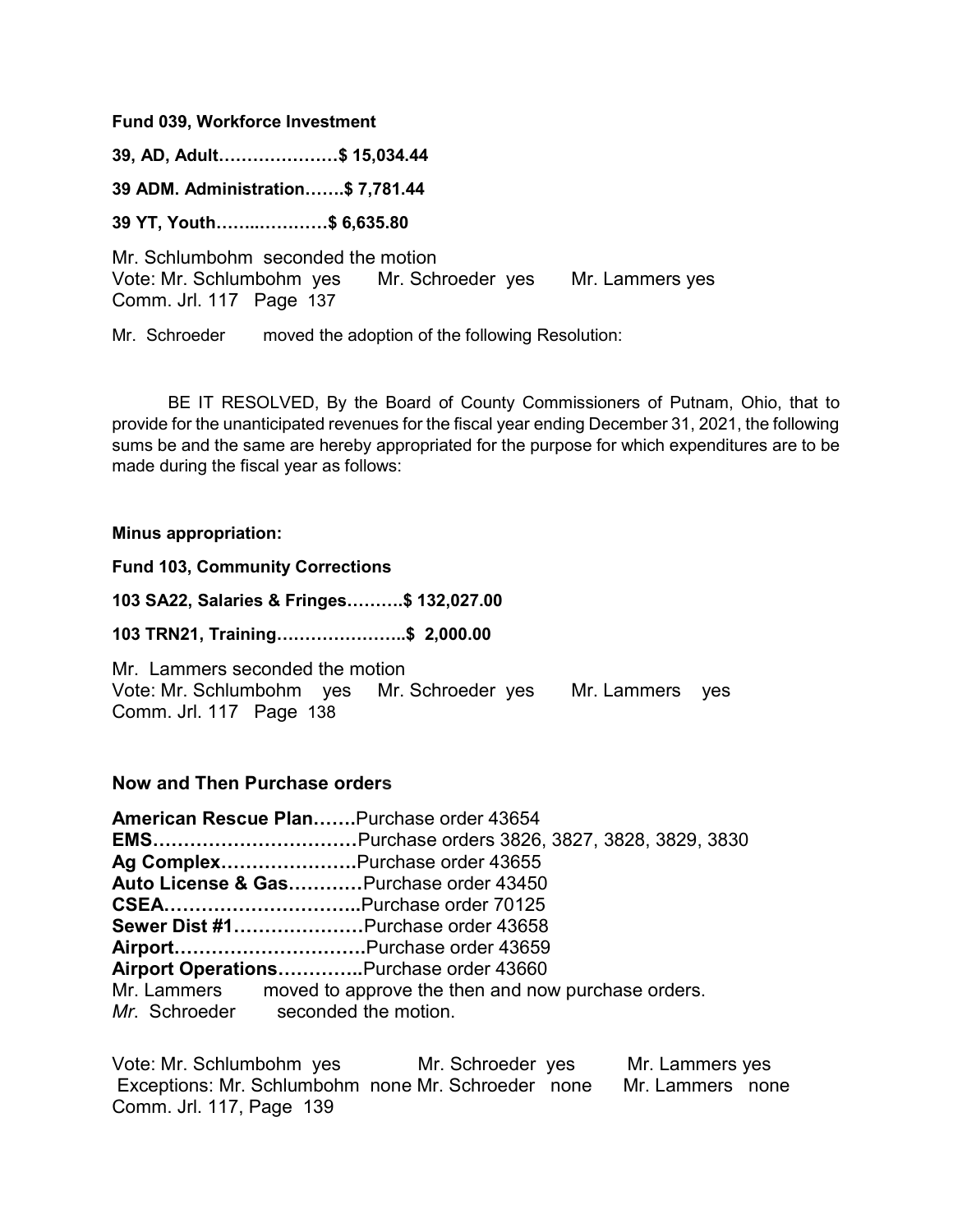# Purchase orders and travel requests

Mr. moved to approve the purchase orders and travel requests. Mr. seconded the motion. Vote: Mr. Schlumbohm Mr. Schroeder Mr. Lammers Exceptions: Mr. Schlumbohm Mr. Schroeder Mr. Lammers

Commissioners Schroeder, Schlumbohm and Lammers attended a meeting with Recycling staff Joe Hohlbien, Adam Schimmoeller, Don Verhoff and Don Schroeder to discuss operations and staffing of the Recycling Center. The conversation started with the talk of Joe going to part time hours from full time. Joe said he did put in hours at night and on weekends. He said he invited the Commissioners out to view the process but they did not come. Vince did stop but Joe was not there. Joe is upset that someone questioned the hours he put in. Joe had been coming back from vacation to empty the bins. Don Verhoff had helped to empty the bins while Joe was on vacation. Joe said the Commissioners are not aware of the hours that he puts in. Joe is no longer interest in working full time hours since he feels he is being watched for the time he is putting in. Joe said yes he cannot get his 8 hours in during the day while he is driving school bus so he was coming back in the evening to get his work done. Joe asked if any of his changes have improved the process for the County, The Commissioners agreed that he has improved the process. If Joe will not work full time another employee is needed. And with Adam as the only full time employee he cannot be everyone's backup and also pump leachate each week. Another CDL driver with a tanker endorsement is needed too. Joe feels he should be making more than \$20 per hour for the work he does. The Commissioner were giving \$1.00 per hour raises to all employees, which all the Recycling employees declined to sign. Joe also requested having a monitor set up in the baling area for him to view and monitor the bin area as well, so he can send out extra help when needed. Don Verhoff asked about asking the people using the bins where they are from, Don says he gets opposition from the people to ask them the location they are coming from. Some people are rude and belligerent about using the bins and answering where they come from. It was thought that the young boys working out front do not have the people skills to confront the people who are misusing the bins. The Recycling program is good for the community and the environment. The amount of material collected is amazing and hard to think where it was going before this was started. The signs need to be more concise and black on white. The signs have too much information on them. The Commissioners said they should submit suggestions for new signage. Joe said the \$1.00 per hour was not a good raise based on the current rate he is making. The Commissioners do not want to give mid-year raises. And if higher raises are given in this department than other departments are going to want higher raises also. It was asked what the staffing level was prior to Joe coming aboard. Prior to Joe the staff for the sorting was unpaid Job & Family benefit recipients. Surrounding counties pay someone in a similar positon an hourly rate in the high \$20's. Joe invited anyone from the courthouse to come work with them to see what they deal with to get paid. The job is dirty and gross with people misusing the bins and putting things in that are not acceptable. The younger members of the current staff are not as willing to help and stay in the building when they should be out helping to sort the materials. Joe's feelings were hurt when a Commissioner told him he did not do that kind of work, when the Commissioners' could not take time to come to view the process, and when the Commissioners told Joe no on changing the drop off area. The driveway to the back needs some improvements there have been truckers that will decline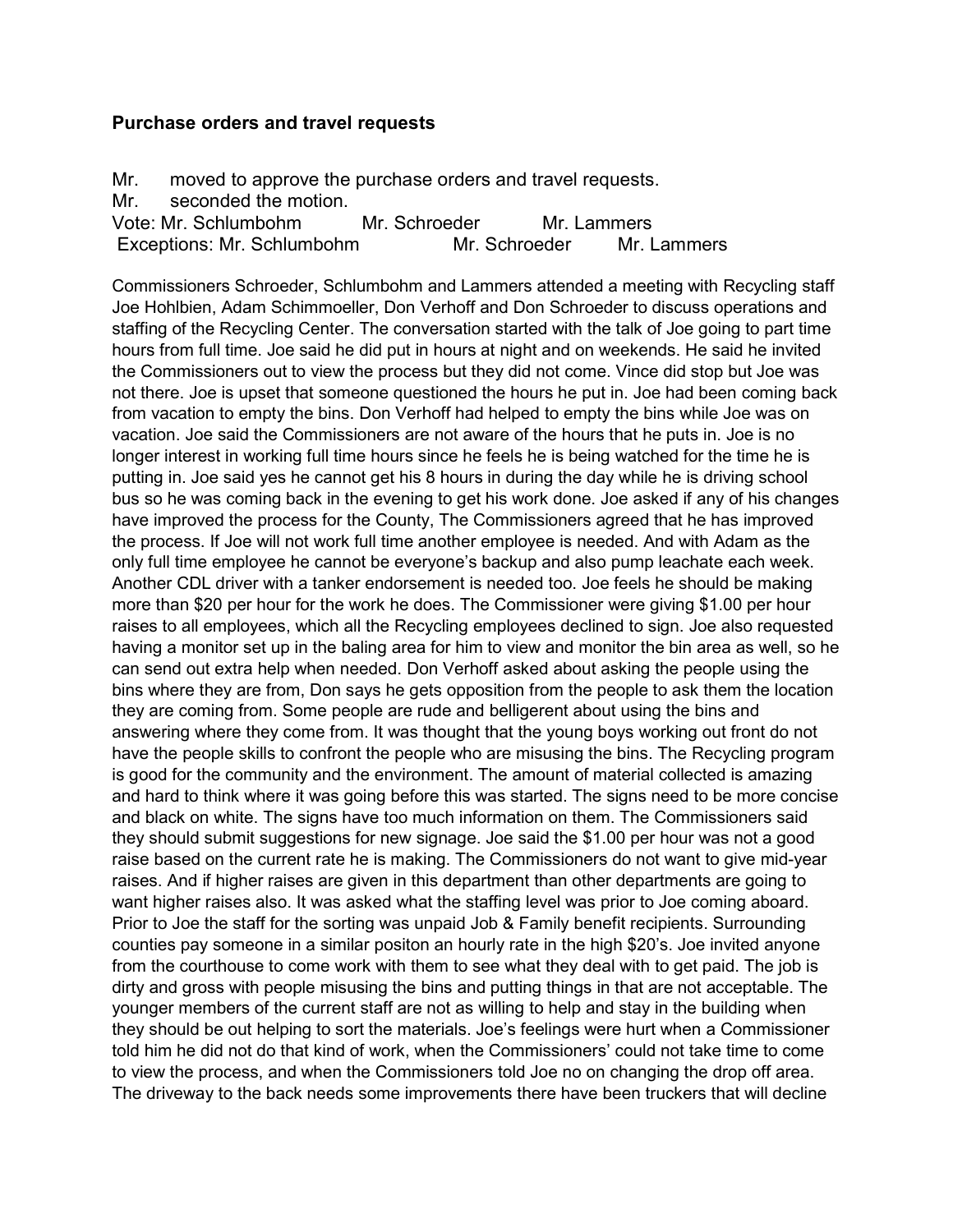coming to pick material due to the condition of the driveway. New employees are needed who will do the work that is needed. The questions of where the people are coming from helps us to inform the EPA how much of the County we are serving. The Recycling program is not meant to make money it is for the betterment of the environment and the community. Joe also said the baler should be replaced it is worn out, and the County should look at replacing it. It will be looked at to see if the baler is still under a maintenance contract. The baler could be kept to bale the materials that come in in lower quantities. Joe had other equipment lined up for the County to purchase, which the Commissioner did not know about, but since he dropped his hours he stopped all the projects he was working on and the equipment is no longer available. Don Verhoff brought up the signs again and informing the public of the Saturday hours. They need visibility and readability. Don also said the ticket booth from the fairgrounds is getting beat up with them using it at Recycling. Some ideas were presented for changing the drop off to an indoor option. People may have to form a line and wait in line until it is their turn. Any changes should be user friendly and meet public safety requirements. Changes involving moving barricades or chains to unload the bins was discussed. Joe isn't going to come to the Commissioners without a plan for equipment to make any changes unless he has the equipment lined up already. Joe feels restricted in what he is allowed to do to improve the program. Joe does not want to do anything to hurt the program. Adam said the \$1 per hour is nice but not enough to cover major family changes. Adam is looking at other employment options. Adam & Joe both have other jobs and with working full time for the County they do not have time to do those jobs anymore. They both have made sure things got done for Recycling. Joe does not appreciate people watching him and the hours he puts in. He wants to know who is watching him. Joe feels he should have the say over purchases and placement of items in "his" building. The hose crank wat not placed in the right place either. Joe said they are still waiting for exhaust fans to be installed by maintenance also. Adam asked about recycling plastic bags and asked why the Dog Warden does not empty the plastic bags when he brings the recycling from the courthouse. Mike Schroth only brings the recycling from the courthouse, the maintenance guys bring it from the rest of the county buildings. Mike is the only one who does not empty the bags. They are happy with Brady he does empty the bags. The cleaning of the restroom was brought up and why they have to clean their own restroom. It is not the most convenient restroom for them to use. They did not know where to go to get more supplies for their restroom. Maintenance made their own restroom and the custodial staff does not clean those restrooms. They asked if custodial would clean it once a month. They were concerned that it should be cleaned especially since they share it with the Thrift Store and a woman would be using it also. Adam asked about the staffing if any of the current employees would leave employment. The Commissioners were not aware of the issues. Don Verhoff explained that they are the front line ambassadors to the public for promoting this program. Joe brought up the monitors again so he can have the capabilities to view the bins from the baling area and see if more help is needed out front he can send someone out to help them. Joe said they used to be able to be caught up by 1 pm so they could leave. The metal is backed up and stockpiled, they are not sure how they will get it caught up without more help. The Commissioner are not currently advertising for a new CDL Driver. Adam suggested they do and to include a tanker endorsement also. Adam asked about his time off when his baby is born. He will have to use his paid time off first then he is eligible for FLMA up to 12 weeks. Joe is still upset the Commissioner did not let him get the projects done that he wanted to do. None of the Recycling employees were willing to sign their new pay appointments for the 2022 year.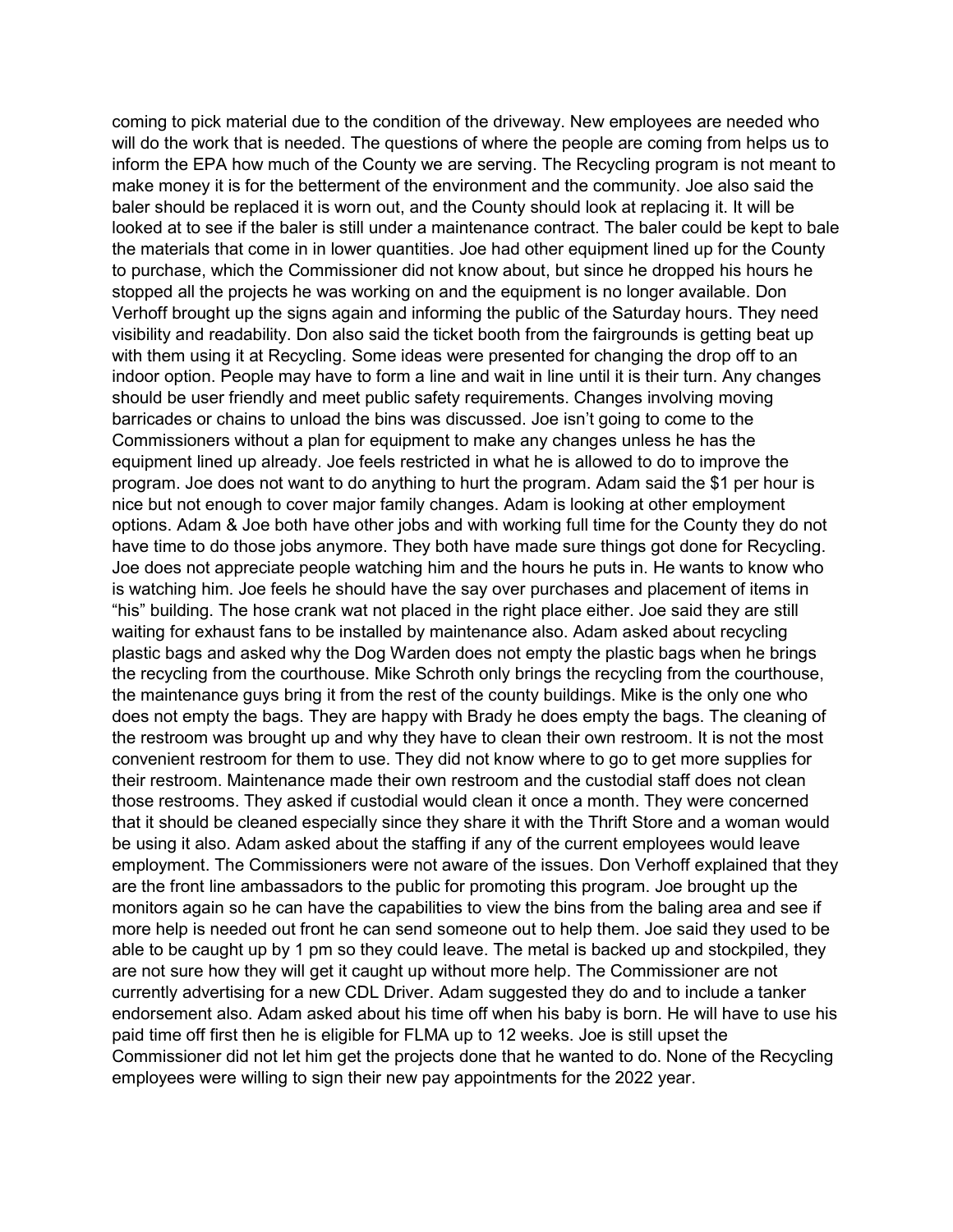Commissioners Schroeder, Schlumbohm and Lammers attended an Investment meeting with Tracy Warnecke and Kim Redman.

The business agenda was held with Commissioners Schroeder, Schlumbohm and Lammers and Cindy Landwehr, Clerk.

Mr. Schroeder moved to go into executive session with Commissioners Schlumbohm and Lammers and Alaina SIefker to discuss employee compensation for the Recycling employees.

Mr. Lammers seconded the motion.

Vote Schlumbohm yes Schroeder yes Lammers yes

Mr. Schlumbohm moved to go back on record.

Mr. Lammers seconded the motion.

Vote: Schlumbohm yes Schroeder yes Lammers yes

No decisions were made.

Mike Lenhart stopped in to talk to Commissioners about the American Recue Plan funds that he is asking for as a reimbursement for a scanning project in the amount of \$120,000 and lost revenue from 2020 of \$600,000. A discount of 7% is available if the whole project is done by the same company. None of his books were scanned when he started. The Commissioners asked him to get another quote from another company. The Commissioners are in favor of the project.

The Commissioners asked if the back drive to Recycling could be looked at for improving the drive. It needs more than just stone added since trucks are using it. It needs to be dug out and a drain added.

The front area of Recycling there was a paver sitting there, Mike said it has been sold to Hardin County. Mike explained the limits on the work they can do under the Force account. Bridge work was discussed and painting was discussed, which is not done now due to the sand and paint chips going into the waterways. There is GIS app for the load rated bridges within the County. Mike asked about the TID creation. There is a meeting scheduled in January to review bylaws. The next round of ARP funding was discussed and Commissioner Lammers still wants to have a sales tax holiday. Where did all the workers go, everyone is looking for workers to hire. The skilled trades are in very short supply.

Tim Schnipke stopped in to talk to the Commissioners. The Commissioners asked Tim about the restroom at the Recycling area, which they said does not get cleaned. Tim said maintenance cleans their own restroom so Recycling can clean their own. There is a closer bathroom but since the building is not heated the water freezes.

Tim updated on the Health Dept. the basement is done. The main floor is not moving very fast, due to having to move all the furniture out of every office. The Commissioners asked Tim about the driveway also. Tim said it needs drainage. The welder was asked about also, Tim said it is there to share. More lighting is needed in the area for welding. Joe did not ask for more lighting. The hose reel for cleaning the baler is not at the right height either. The inside area for baling was discussed and what needs to be moved to make room. There an old rescue vehicle housed